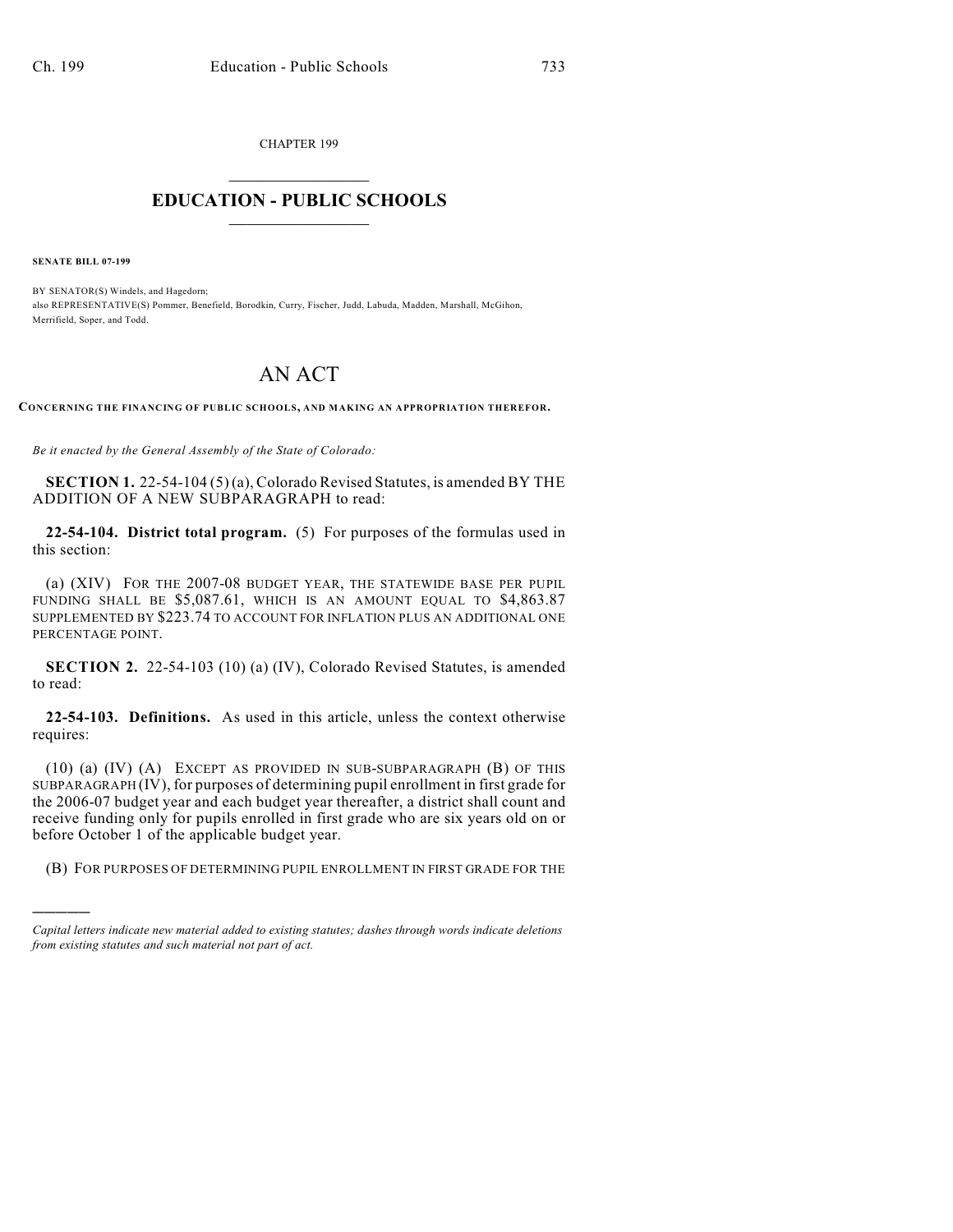2007-08 BUDGET YEAR AND EACH BUDGET YEAR THEREAFTER, IN ADDITION TO THE PUPILS COUNTED PURSUANT TO SUB-SUBPARAGRAPH (A) OF THIS SUBPARAGRAPH (IV), A DISTRICT MAY COUNT AND RECEIVE FUNDING FOR A PUPIL WHO IS ENROLLED IN FIRST GRADE WHO IS AT LEAST FIVE YEARS OLD ON OR BEFORE OCTOBER 1 OF THE APPLICABLE BUDGET YEAR IF THE PUPIL ATTENDED AT LEAST ONE HUNDRED TWENTY DAYS OF KINDERGARTEN IN A STATE OTHER THAN COLORADO.

**SECTION 3.** The introductory portion to 22-54-104 (2) (a) (VII) and 22-54-104 (3.5) and (4.5), Colorado Revised Statutes, are amended, and the said 22-54-104 (2) (a) is further amended BY THE ADDITION OF A NEW SUBPARAGRAPH, to read:

**22-54-104. District total program.** (2) (a) (VII) Except as otherwise provided in this subsection (2), subsection (6) or  $(7)$  of this section, or section 22-54-104.3, a district's total program for the 2003-04 budget year and budget years thereafter THROUGH THE 2006-07 BUDGET YEAR shall be the greater of the following:

(VIII) EXCEPT AS OTHERWISE PROVIDED IN THIS SUBSECTION (2), SUBSECTION (6) OF THIS SECTION, OR SECTION 22-54-104.3, A DISTRICT'S TOTAL PROGRAM FOR THE 2007-08 BUDGET YEAR AND BUDGET YEARS THEREAFTER SHALL BE THE GREATER OF THE FOLLOWING:

(A) (DISTRICT PER PUPIL FUNDING X (DISTRICT FUNDED PUPIL COUNT - DISTRICT ON-LINE PUPIL ENROLLMENT)) + DISTRICT AT-RISK FUNDING + DISTRICT ON-LINE FUNDING; OR

(B) (MINIMUM PER PUPIL FUNDING X (DISTRICT FUNDED PUPIL COUNT - DISTRICT ON-LINE PUPIL ENROLLMENT)) + DISTRICT ON-LINE FUNDING.

(3.5) Minimum per pupil funding shall be:

(a) For the 2003-04 budget year, \$5,511;

(b) For the  $2004-05$  budget year and budget years thereafter THROUGH THE 2006-07 BUDGET YEAR, the dollar amount set forth in paragraph (a) of this subsection (3.5) increased by the percentage by which the statewide base per pupil funding for that budget year, as specified in paragraph (a) of subsection (5) of this section, is increased over the statewide base per pupil funding for the 2003-04 budget year. as specified in subparagraph  $(X)$  of paragraph  $(a)$  of subsection  $(5)$  of this section. Such amount shall be rounded to the nearest dollar.

(c) FOR THE 2007-08 BUDGET YEAR, AN AMOUNT EQUAL TO NINETY-FOUR AND THREE TENTHS PERCENT OF THE MINIMUM PER PUPIL FUNDING BASE;

(d) (I) FOR THE 2008-09 BUDGET YEAR AND BUDGET YEARS THEREAFTER, AN AMOUNT EQUAL TO NINETY-FIVE PERCENT OF THE MINIMUM PER PUPIL FUNDING BASE.

(II) (A) AS USED IN THIS PARAGRAPH (d), "MINIMUM PER PUPIL FUNDING BASE" MEANS THE TOTAL OF THE CALCULATION SPECIFIED IN SUB-SUBPARAGRAPH (B) OF THIS SUBPARAGRAPH (II) FOR ALL DISTRICTS FOR THE BUDGET YEAR DIVIDED BY THE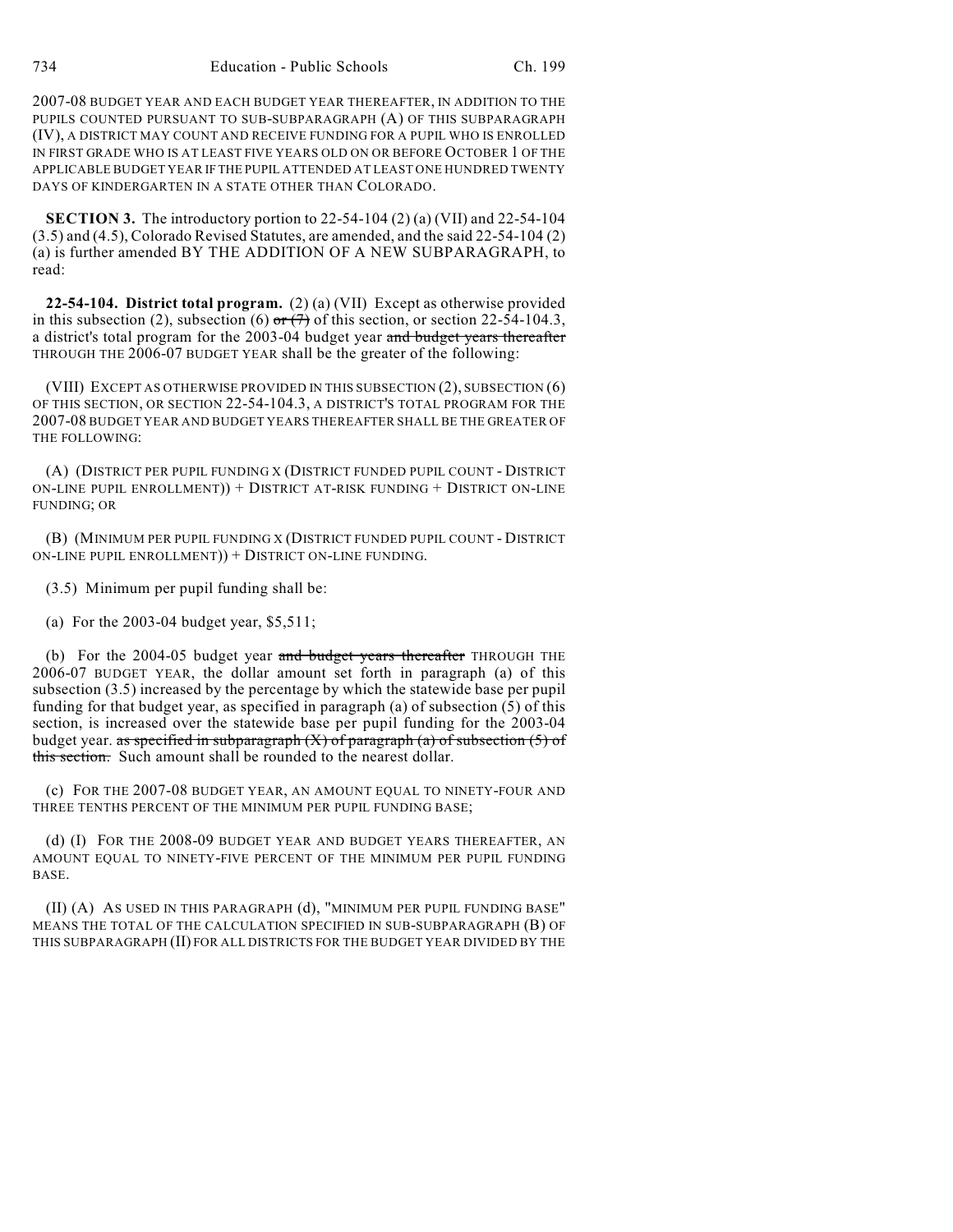STATEWIDE FUNDED PUPIL COUNT MINUS THE STATEWIDE ON-LINE PUPIL ENROLLMENT, FOR SAID BUDGET YEAR.

(B) THE FOLLOWING CALCULATION SHALL BE USED FOR THE PURPOSE OF DETERMINING THE MINIMUM PER PUPIL FUNDING BASE PURSUANT TO THIS SUBPARAGRAPH (II):

(DISTRICT PER PUPIL FUNDING X (DISTRICT FUNDED PUPIL COUNT - DISTRICT ON-LINE PUPIL ENROLLMENT)) + DISTRICT AT-RISK FUNDING.

(4.5) A district's on-line funding shall be determined in accordance with the following formulas:

(a) Repealed.

(b) For the  $2003-04$  budget year and budget years thereafter THROUGH THE 2006-07 BUDGET YEAR, the formula shall be:

(Minimum per pupil funding x District on-line pupil enrollment)

(c) (I) FOR THE 2007-08 BUDGET YEAR AND BUDGET YEARS THEREAFTER, A DISTRICT'S ON-LINE FUNDING SHALL BE:

## (DISTRICT ON-LINE PUPIL ENROLLMENT X \$6,135)

(II) FOR THE 2008-09 BUDGET YEAR AND BUDGET YEARS THEREAFTER, THE DOLLAR AMOUNT SET FORTH IN SUBPARAGRAPH (I) OF THIS PARAGRAPH (c) SHALL BE INCREASED BY THE PERCENTAGE BY WHICH THE STATEWIDE BASE PER PUPIL FUNDING FOR THAT BUDGET YEAR, AS SPECIFIED IN PARAGRAPH (a) OF SUBSECTION (5) OF THIS SECTION, IS INCREASED OVER THE STATEWIDE BASE PER PUPIL FUNDING FOR THE 2007-08 BUDGET YEAR, AS SPECIFIED IN SUBPARAGRAPH (XIV) OF PARAGRAPH (a) OF SUBSECTION (5) OF THIS SECTION. SUCH AMOUNT SHALL BE ROUNDED TO THE NEAREST DOLLAR.

**SECTION 4.** 22-54-105 (2), Colorado Revised Statutes, is amended BY THE ADDITION OF A NEW PARAGRAPH to read:

**22-54-105. Instructional supplies and materials - capital reserve and insurance reserve - at-risk funding - preschool and kindergarten funding.** (2) (e) FOR THE 2007-08 BUDGET YEAR AND EACH BUDGET YEAR THEREAFTER, A SCHOOL DISTRICT THAT SELLS LANDS, BUILDINGS, OR BOTH, COLLECTS PAYMENT IN LIEU OF THE RESERVATION OR DEDICATION OF SITES AND LAND AREAS FOR SCHOOLS, OR COLLECTS CONTRIBUTIONS AS A RESULT OF A VOLUNTARY AGREEMENT WITH A DEVELOPER, AND DEPOSITS THE PROCEEDS OF THE SALE OR THE COLLECTION OF PAYMENTS OR CONTRIBUTIONS INTO THE DISTRICT'S CAPITAL RESERVE FUND PURSUANT TO SECTION 22-45-112 MAY REDUCE THE AMOUNT IT IS REQUIRED TO ALLOCATE TO THE FUND PURSUANT TO PARAGRAPHS (a) AND (b) OF THIS SUBSECTION (2) FOR THE BUDGET YEAR IN WHICH THE SALE OR THE COLLECTION OF PAYMENTS OR CONTRIBUTIONS OCCURRED BY AN AMOUNT EQUAL TO THE AMOUNT SO DEPOSITED. IN NO EVENT HOWEVER SHALL THE TOTAL AMOUNT AVAILABLE IN THE FUND FOR SAID BUDGET YEAR PURSUANT TO THIS SUBSECTION (2) BE LESS THAN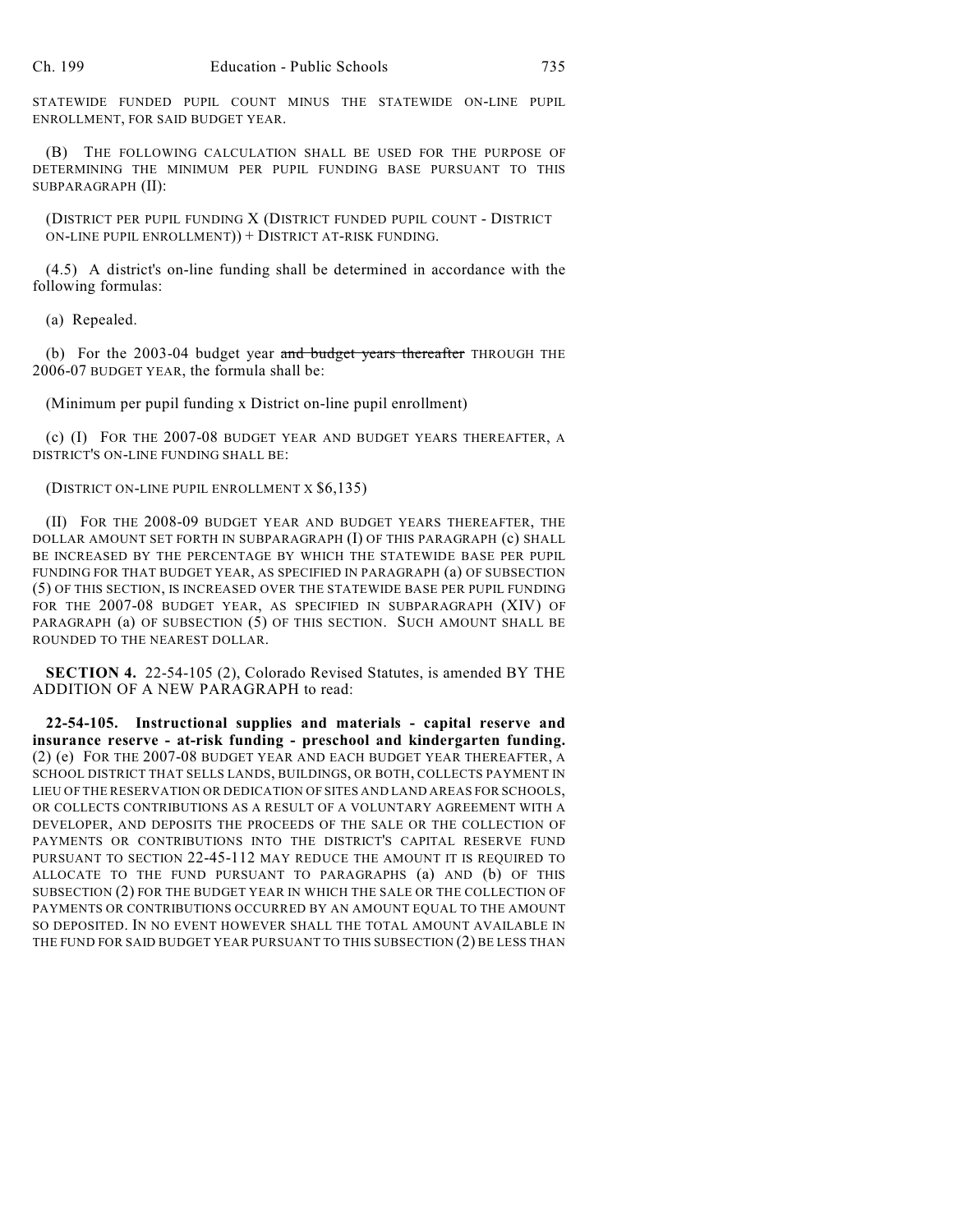THE AMOUNT DETERMINED PURSUANT TO PARAGRAPH (b) OF THIS SUBSECTION (2).

**SECTION 5.** 22-54-106 (2) (a), Colorado Revised Statutes, is amended to read:

**22-54-106. Local and state shares of district total program.** (2) (a) Except as provided in paragraph (c) of this subsection (2), for reorganized districts, for the 1994 2007 property tax year and property tax years thereafter, each district shall levy the lesser of:

(I) The number of mills levied by the district for the immediately preceding property tax year;

(II) The number of mills that will generate property tax revenue in an amount equal to the district's total program for the applicable budget year minus the district's minimum state aid and minus the amount of specific ownership tax revenue paid to the district;

(III) FOR A DISTRICT THAT HAS NOT OBTAINED VOTER APPROVAL TO RETAIN AND SPEND REVENUES IN EXCESS OF THE PROPERTY TAX REVENUE LIMITATION IMPOSED ON THE DISTRICT BY SECTION 20 OF ARTICLE X OF THE STATE CONSTITUTION, the number of mills that may be levied by the district under the property tax revenue limitation imposed on the district by section 20 of article X of the state constitution. In the calculation of local growth for purposes of determining the property tax revenue limitation imposed on a district under this subparagraph (III), a district's student enrollment shall be the district's funded pupil count; or COUNT.

(IV) Repealed.

(V) TWENTY-SEVEN MILLS.

**SECTION 6.** 22-54-107 (1), Colorado Revised Statutes, is amended to read:

**22-54-107. Buy-out of categorical programs.** (1) If a district levies the number of mills calculated pursuant to section  $22-54-106$  (2) (a) (II), the district shall make an additional levy to generate property tax revenue in an amount equal to the amount of categorical support funds; except that the total of the two levies cannot exceed THE LESSER OF the district's levy for the immediately preceding year, or the district's allowable levy under the property tax revenue limitation imposed on the district by section 20 of article X of the state constitution IF THE DISTRICT HAS NOT OBTAINED VOTER APPROVAL TO RETAIN AND SPEND REVENUES IN EXCESS OF SUCH PROPERTY TAX REVENUE LIMITATION, OR TWENTY-SEVEN MILLS.

**SECTION 7.** 22-54-126 (3), Colorado Revised Statutes, is amended to read:

**22-54-126. Declining enrollment districts with new charter schools additional aid - definitions.** (3) For the 2006-07 budget year and each budget year thereafter, the general assembly shall annually appropriate moneys from the general fund or any other source for additional aid to a declining enrollment district in which a new charter school is opened. The additional aid shall be distributed to all declining enrollment districts in which new charter schools are opened in the budget year for which the aid is appropriated. The additional aid shall be distributed among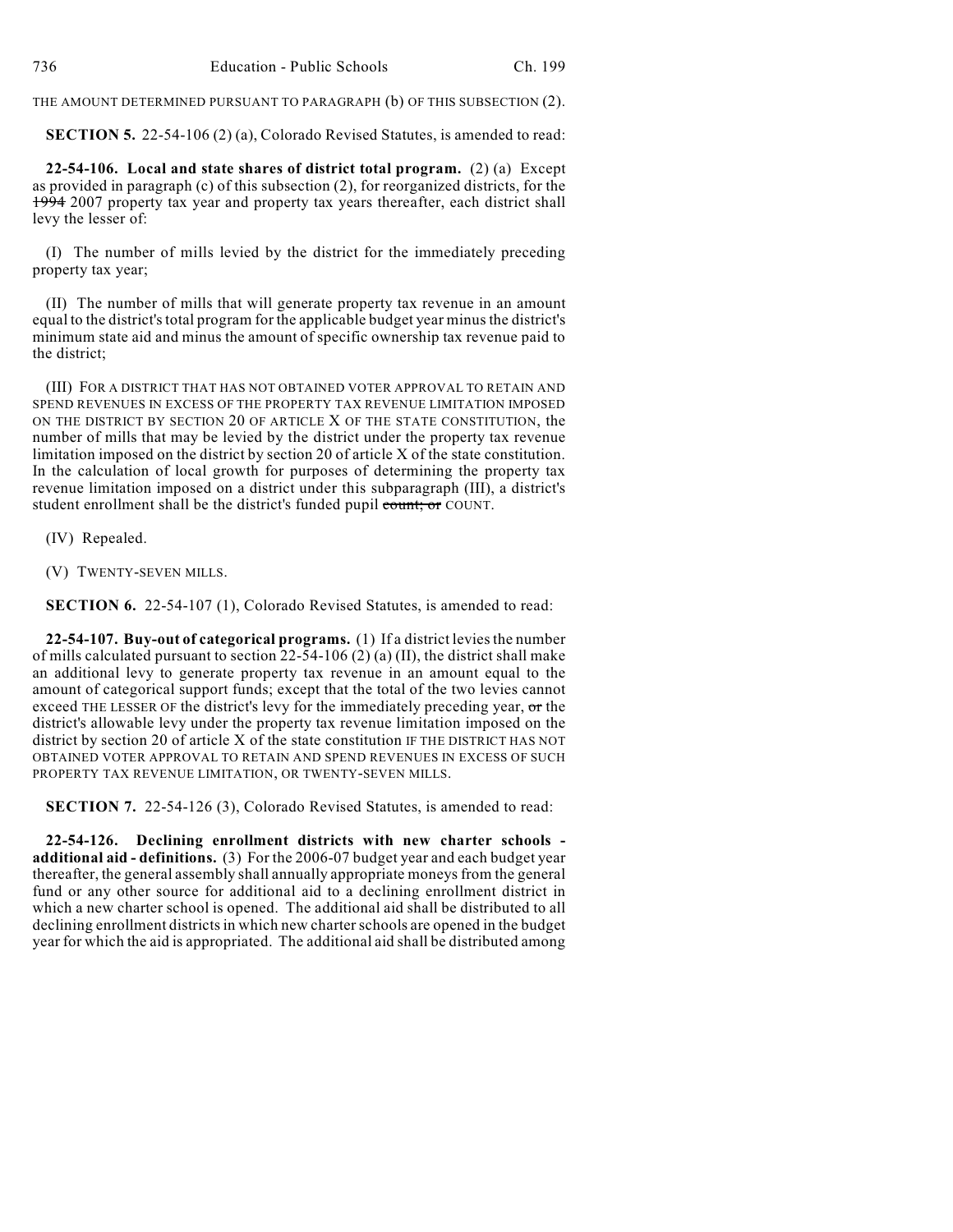the declining enrollment districts in which new charter schools are opened in the proportion that the declining enrollment district's new charter school enrollment bears to the total new charter school enrollment in all declining enrollment districts statewide in which new charter schools are opened in the budget year for which the additional aid is appropriated; EXCEPT THAT FOR THE 2007-08 BUDGET YEAR AND BUDGET YEARS THEREAFTER, A DECLINING ENROLLMENT DISTRICT SHALL NOT RECEIVE MORE THAN THREE HUNDRED THOUSAND DOLLARS OF ADDITIONAL AID PURSUANT TO THIS SECTION.

**SECTION 8.** 22-2-105, Colorado Revised Statutes, is amended BY THE ADDITION OF A NEW SUBSECTION to read:

**22-2-105. State board of education - composition.** (6) DURING HIS OR HER TERM OF OFFICE, A MEMBER OF THE STATE BOARD SHALL NOT BE A MEMBER OF THE GENERAL ASSEMBLY; AN OFFICER, EMPLOYEE, OR BOARD MEMBER OF A SCHOOL DISTRICT OR CHARTER SCHOOL IN THE STATE; OR AN EMPLOYEE OF THE STATE BOARD OR THE DEPARTMENT OF EDUCATION.

**SECTION 9.** 22-2-113 (1) (g), Colorado Revised Statutes, is amended to read:

**22-2-113. Commissioner - powers.** (1) Subject to the supervision of the state board, the commissioner has the following powers:

(g) (I) To recover an interest fee from current state payments to a school district, a board of cooperative services as defined in section 22-5-103 (2), or a group care facility or home as defined by the department in its regulations RULES when a certification to the department of education by such district, board, or facility, for the determination of state funding, results in an overpayment to the district, board, facility, or home by the state. The interest amount shall be computed on the amount of overpayment at a rate that is consistent with section  $5-12-101$ , C.R.S. EQUAL TO THE EARNINGS ON THE TREASURY POOLED FUNDS FOR THE PREVIOUS FISCAL YEAR, beginning from the final settlement date of the audit. The interest fee shall be recovered in addition to the recovery of the amount of the overpayment.

(II) (A) NOTWITHSTANDING THE PROVISIONS OF SUBPARAGRAPH (I) OF THIS PARAGRAPH (g), FOR AUDITS THAT BEGIN ON OR AFTER JULY 1, 2007, IF THE DEPARTMENT DETERMINES THROUGH AN AUDIT OF A SCHOOL DISTRICT OR A GROUP CARE FACILITY OR HOME THAT AN OVERPAYMENT OF STATE FUNDING HAS BEEN MADE TO THE DISTRICT, FACILITY, OR HOME DUE TO AN ERROR IN INFORMATION SUBMITTED TO THE DEPARTMENT, THE COMMISSIONER SHALL NOT RECOVER AN INTEREST FEE FROM THE DISTRICT, FACILITY, OR HOME IN ADDITION TO THE AMOUNT OF THE OVERPAYMENT IF THE DISTRICT, FACILITY, OR HOME REPAYS THE OVERPAYMENT WITHIN THE PERIOD SPECIFIED IN SUB-SUBPARAGRAPH (B) OF THIS SUBPARAGRAPH (II).

(B) THE PERIOD DURING WHICH THE COMMISSIONER SHALL NOT RECOVER AN INTEREST FEE PURSUANT TO SUB-SUBPARAGRAPH (A) OF THIS SUBPARAGRAPH (II) SHALL BE A PERIOD THAT IS EQUAL TO THE NUMBER OF YEARS AND ANY FRACTION OF A YEAR BETWEEN THE SETTLEMENT DATE OF THE AUDIT IN WHICH THE OVERPAYMENT TO THE SCHOOL DISTRICT OR GROUP CARE FACILITY OR HOME WAS DETERMINED AND THE SETTLEMENT DATE OF THE IMMEDIATELY PRECEDING AUDIT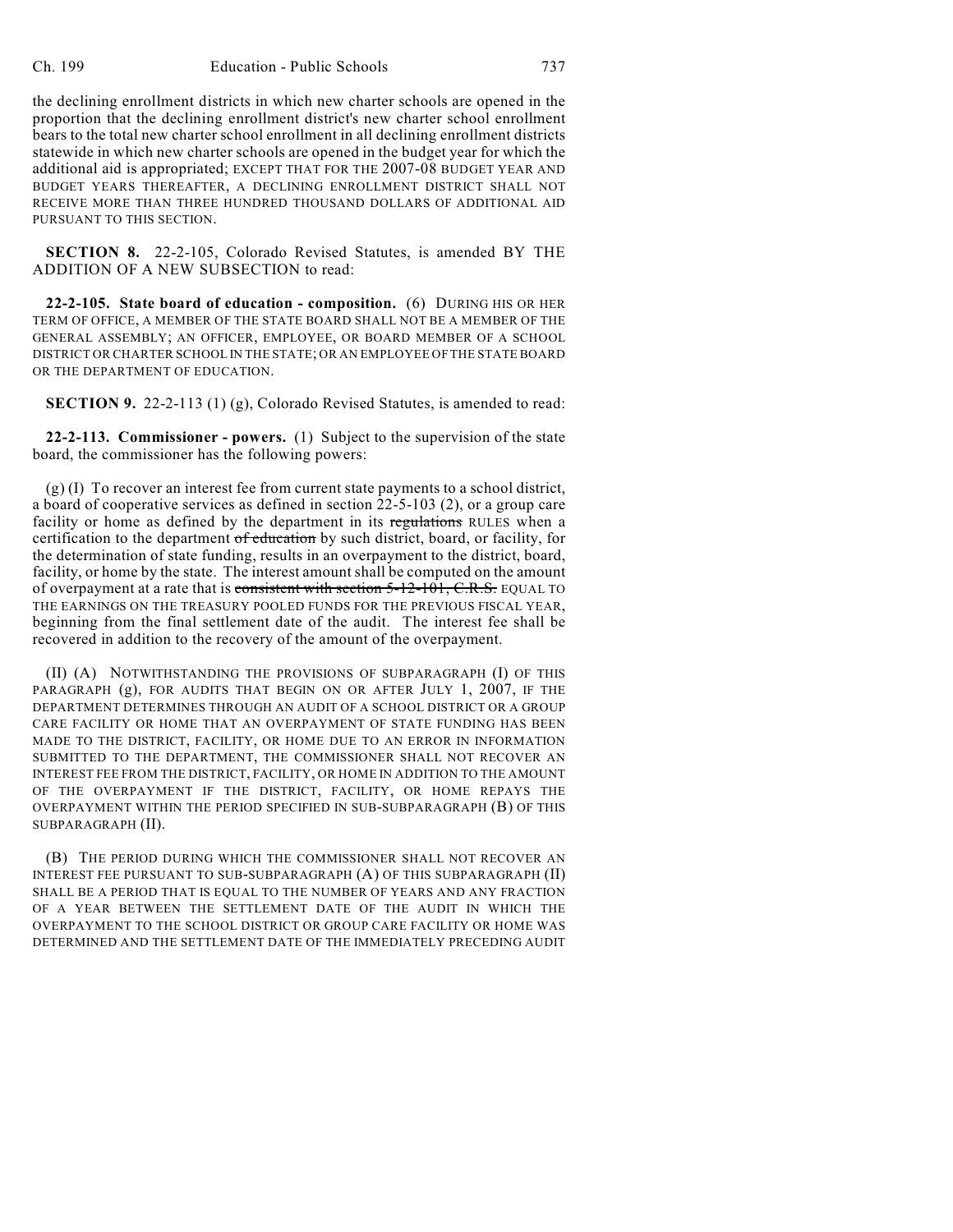OF THE DISTRICT, FACILITY, OR HOME. THE PERIOD SHALL BEGIN ON THE FINAL SETTLEMENT DATE OF THE AUDIT IN WHICH THE OVERPAYMENT TO THE DISTRICT, FACILITY, OR HOME WAS DETERMINED.

(C) IF A SCHOOL DISTRICT OR GROUP CARE FACILITY OR HOME IS UNABLE TO REPAY THE TOTAL AMOUNT OF THE OVERPAYMENT WITHIN THE PERIOD SPECIFIED IN SUB-SUBPARAGRAPH (B) OF THIS SUBPARAGRAPH (II), THE DISTRICT, FACILITY, OR HOME AND THE DEPARTMENT MAY NEGOTIATE AN EXTENSION OF THE REPAYMENT PERIOD FOR THE REMAINING AMOUNT OF THE OVERPAYMENT; EXCEPT THAT THE COMMISSIONER SHALL RECOVER THE INTEREST FEE DESCRIBED IN SUBPARAGRAPH (I) OF THIS PARAGRAPH (g) ON THE REMAINING AMOUNT OF THE OVERPAYMENT BEGINNING ON THE DAY IMMEDIATELY FOLLOWING THE EXPIRATION OF THE PERIOD SPECIFIED IN SUB-SUBPARAGRAPH (B) OF THIS SUBPARAGRAPH (II). THE INTEREST FEE SHALL BE RECOVERED IN ADDITION TO THE RECOVERY OF THE REMAINING AMOUNT OF THE OVERPAYMENT.

**SECTION 10.** 22-20-114.5 (1) (b), (3) (a), and (3) (b), Colorado Revised Statutes, are amended to read:

**22-20-114.5. Special education fiscal advisory committee - special education high-cost grants - definitions - repeal.** (1) As used in this section, unless the context otherwise requires:

(b) "High costs" means the costs incurred by an administrative unit above a threshold amount determined pursuant to paragraph (e) of subsection (3) of this section in providing special educational services, either directly or by contract, to a child with disabilities REGARDLESS OF THE CHILD'S DISTRICT OF RESIDENCE.

(3) (a) AN ADMINISTRATIVE UNIT THAT INCURS HIGH COSTS IN PROVIDING SPECIAL EDUCATIONAL SERVICES TO A CHILD WITH DISABILITIES MAY APPLY FOR A HIGH COST GRANT TO RECOVER ALL OR A PORTION OF SUCH HIGH COSTS. To receive a grant, for reimbursement of high costs, an administrative unit shall apply to the committee in a form and manner determined by the committee and provide such information as may be requested by the committee to document the administrative unit's high costs.

(b) (I) The committee shall have the discretion to award a grant to an administrative unit that applies and qualifies to receive a grant pursuant to paragraph (a) of this subsection (3). In determining whether to award a grant to an administrative unit and the amount of the grant to be awarded, the committee shall consider the administrative unit's annual budget AUDITED EXPENSES for the preceding budget year and the percentage of the administrative unit's annual budget AUDITED EXPENSES that represents the high costs incurred by the administrative unit in the preceding budget year. In awarding grants, the committee shall prioritize THE administrative units that spent the greatest percentage of their annual budget in the preceding budget year on high costs incurred in providing special education services to children with disabilities SPECIFIED IN SUB-SUBPARAGRAPHS (A) AND (B) OF SUBPARAGRAPH (II) OF THIS PARAGRAPH (b). All grants awarded by the committee shall be subject to approval by the state board.

(II) (A) IN AWARDING GRANTS PURSUANT TO THIS SECTION, THE COMMITTEE SHALL FIRST PRIORITIZE THOSE ADMINISTRATIVE UNITS THAT HAVE ONE OR MORE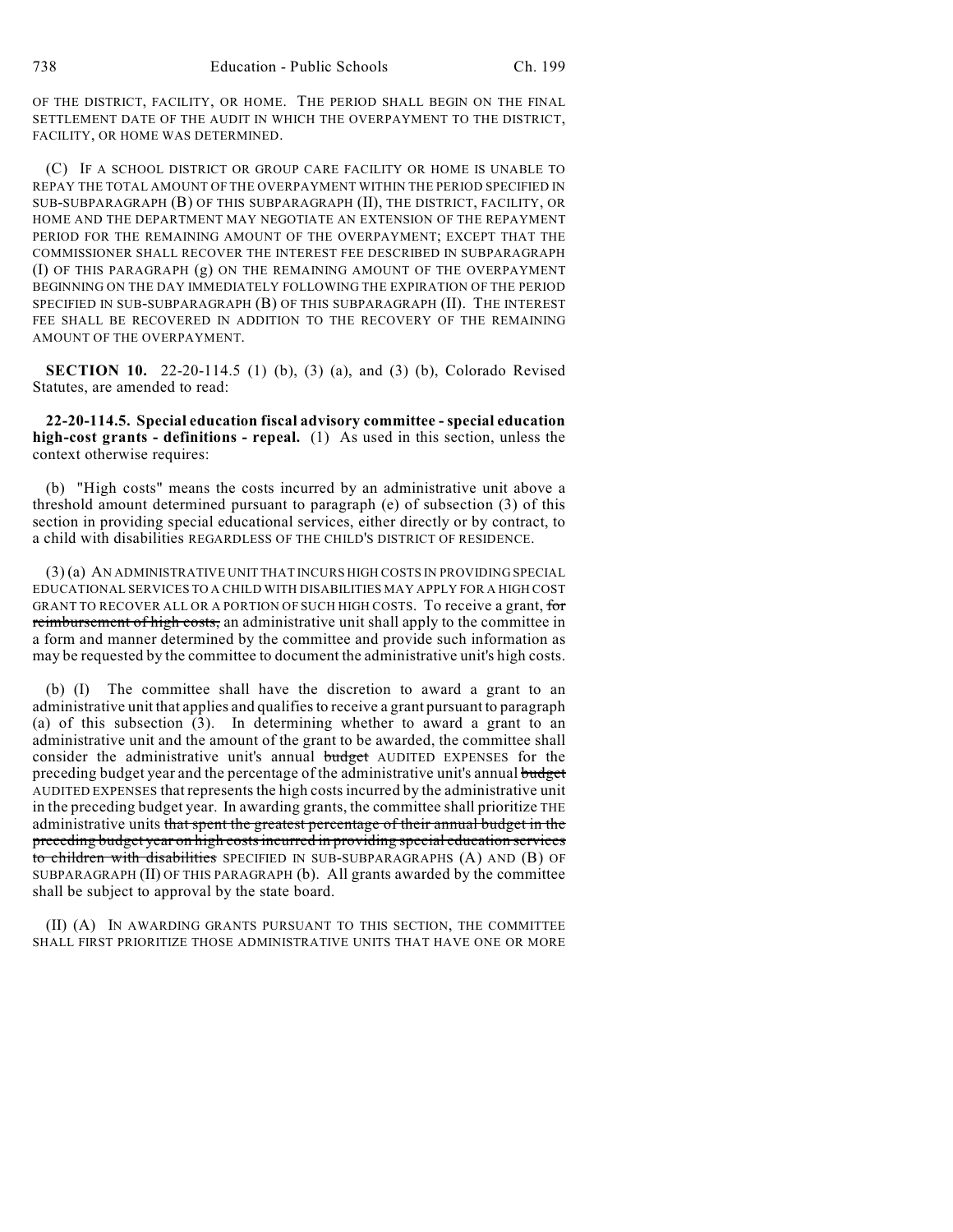CHILDREN BEING SERVED IN AN OUT-OF-DISTRICT PLACEMENT FOR SPECIAL EDUCATIONAL SERVICES AND THAT SPENT THE HIGHEST PERCENTAGES, BASED ON THE ADMINISTRATIVE UNIT'S ACTUAL AUDITED EXPENSES, IN THE PRECEDING BUDGET YEAR ON HIGH COSTS INCURRED IN PROVIDING SPECIAL EDUCATION SERVICES TO CHILDREN IN SUCH OUT-OF-DISTRICT PLACEMENTS.

(B) IF ADDITIONAL MONEYS ARE AVAILABLE AFTER THE COMMITTEE HAS AWARDED GRANTS PURSUANT TO SUB-SUBPARAGRAPH (A) OF THIS SUBPARAGRAPH (II), THE COMMITTEE SHALL THEN PRIORITIZE THOSE ADMINISTRATIVE UNITS WITH ONE OR MORE CHILDREN BEING SERVED IN AN IN-DISTRICT PLACEMENT FOR SPECIAL EDUCATIONAL SERVICES AND THAT SPENT THE HIGHEST PERCENTAGES, BASED ON THE ADMINISTRATIVE UNIT'S ACTUAL AUDITED EXPENSES, IN THE PRECEDING BUDGET YEAR ON HIGH COSTS INCURRED IN PROVIDING SPECIAL EDUCATIONAL SERVICES TO CHILDREN IN SUCH IN-DISTRICT PLACEMENTS.

**SECTION 11.** 22-28-104 (2) (a), Colorado Revised Statutes, is amended to read:

**22-28-104. Establishment of public preschool and kindergarten programs.** (2) (a) (I) For the 2006-07 budget year, and each budget year thereafter, fourteen thousand three hundred sixty children may annually participate in the state preschool and kindergarten program.

(II) FOR THE 2007-08 BUDGET YEAR, SIXTEEN THOUSAND THREE HUNDRED SIXTY CHILDREN MAY ANNUALLY PARTICIPATE IN THE STATE PRESCHOOL AND KINDERGARTEN PROGRAM.

(III) FOR THE 2008-09 BUDGET YEAR AND EACH BUDGET YEAR THEREAFTER, NINETEEN THOUSAND EIGHT HUNDRED SIXTY CHILDREN MAY ANNUALLY PARTICIPATE IN THE STATE PRESCHOOL AND KINDERGARTEN PROGRAM.

**SECTION 12.** 22-28-105 (2) (a.3), Colorado Revised Statutes, is amended to read:

**22-28-105. District preschool and kindergarten program advisory council duties.** (2) The district advisory council shall:

(a.3) Study and assess the need for establishing a district preschool and kindergarten program in the school district and, upon completion of such assessment, IF THERE IS AN IDENTIFIED NEED, submit a request for proposals to any privately funded child care center and publicly funded early childhood education agency. The request for proposals shall state the criteria and guidelines established by the department for determining the eligibility of children to participate in a district preschool and kindergarten program, for district preschool and kindergarten programs, and for parental involvement in a district preschool and kindergarten program. At least once every five TWO years, the district advisory council shall assess whether alternative community providers are available and shall ensure the highest quality service delivery at the lowest cost.

**SECTION 13.** 22-28-108 (1) (b) (II), Colorado Revised Statutes, is amended to read: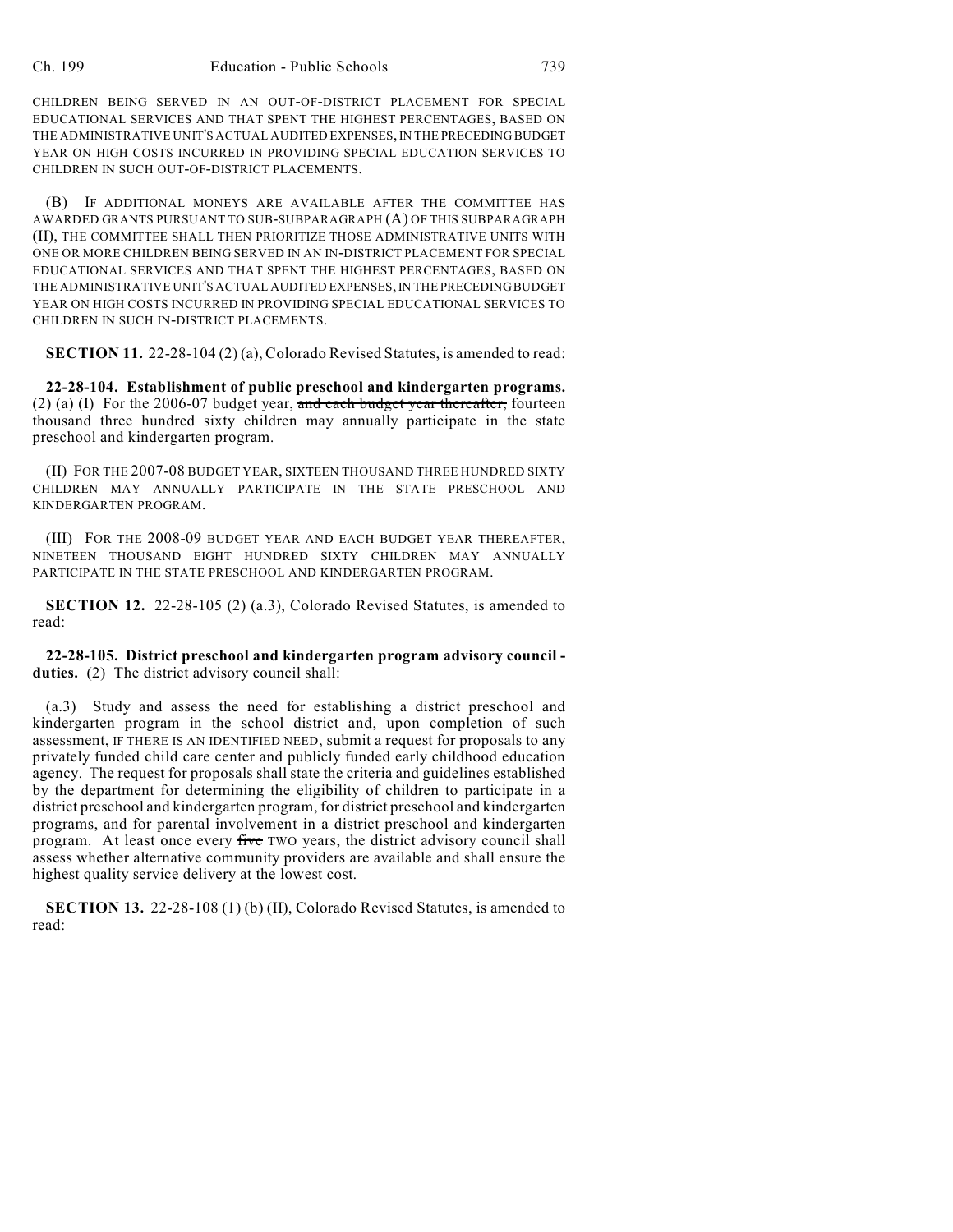**22-28-108. Criteria for district preschool and kindergarten programs.** (1) (b) The state board shall establish, by rule, criteria for school districts to use in establishing district preschool and kindergarten programs, subject to the following requirements:

 $(II)$  The maximum number of pupils in a preschool class shall not exceed fifteen SIXTEEN, AND THE MAXIMUM NUMBER OF PUPILS IN A FULL-DAY KINDERGARTEN CLASS SHALL NOT EXCEED TWENTY.

**SECTION 14.** The introductory portion to 22-28-109 (1), Colorado Revised Statutes, is amended to read:

**22-28-109. District preschool and kindergarten programs provided by a head start agency or child care agencies.** (1) The state recognizes that there is significant value in using existing and established infrastructure through a head start agency or child care agencies, where available, for the provision of a district preschool and kindergarten program. BEFORE THE BOARD OF EDUCATION OF ANY SCHOOL DISTRICT WHOSE PUPIL ENROLLMENT WAS LESS THAN OR EQUAL TO SEVEN HUNDRED FIFTY PUPILS FOR THE PRECEDING BUDGET YEAR EXPENDS MONEY FOR CAPITAL PROJECTS TO PROVIDE ADDITIONAL FACILITIES FOR A DISTRICT PRESCHOOL AND KINDERGARTEN PROGRAM, the board of education of any school district may and is encouraged to provide that SHALL CONSIDER WHETHER the district preschool and kindergarten program MAY be contracted out, in whole or in part, to a head start agency or one or more child care agencies located in the school district. THE BOARD OF ANY SCHOOL DISTRICT, REGARDLESS OF PUPIL ENROLLMENT, MAY CONTRACT OUT THE DISTRICT PRESCHOOL AND KINDERGARTEN PROGRAM ONLY if the provisions of this section are satisfied. In making its determination on whether to contract out the district preschool and kindergarten program, the board of education shall consider the recommendation of the district advisory council along with the following:

**SECTION 15.** 22-30.5-104 (7), Colorado Revised Statutes, is amended BY THE ADDITION OF A NEW PARAGRAPH to read:

**22-30.5-104. Charter school - requirements - authority - definitions.** (7) (e) NOTWITHSTANDING THE PROVISIONS OF PARAGRAPHS (b) AND (c) OF THIS SUBSECTION (7), ANY SCHOOL DISTRICT THAT HAS SPACE IN DISTRICT FACILITIES THAT IS UNOCCUPIED SHALL BE ALLOWED TO SELL THE FACILITIES OR USE THE FACILITIES FOR A DIFFERENT PURPOSE AND SHALL NOT BE REQUIRED TO MAINTAIN OWNERSHIP OF THE FACILITIES FOR POTENTIAL USE BY A CHARTER SCHOOL.

**SECTION 16.** 22-30.5-504 (5), Colorado Revised Statutes, is amended BY THE ADDITION OF A NEW PARAGRAPH to read:

**22-30.5-504. Institute chartering authority - institute charter schools.** (5) (c) NOTWITHSTANDING ANY OTHER PROVISION OF THIS SUBSECTION (5), THE STATE BOARD SHALL NOT DENY EXCLUSIVE AUTHORITY TO A LOCAL BOARD OF EDUCATION BASED UPON A SCHOOL DISTRICT MORATORIUM REGARDING CHARTER SCHOOLS THAT WAS IN EXISTENCE PRIOR TO JULY 1, 2004, BUT WAS REPEALED ON OR BEFORE OCTOBER 1, 2004.

**SECTION 17.** 22-30.5-505 (2), Colorado Revised Statutes, is amended BY THE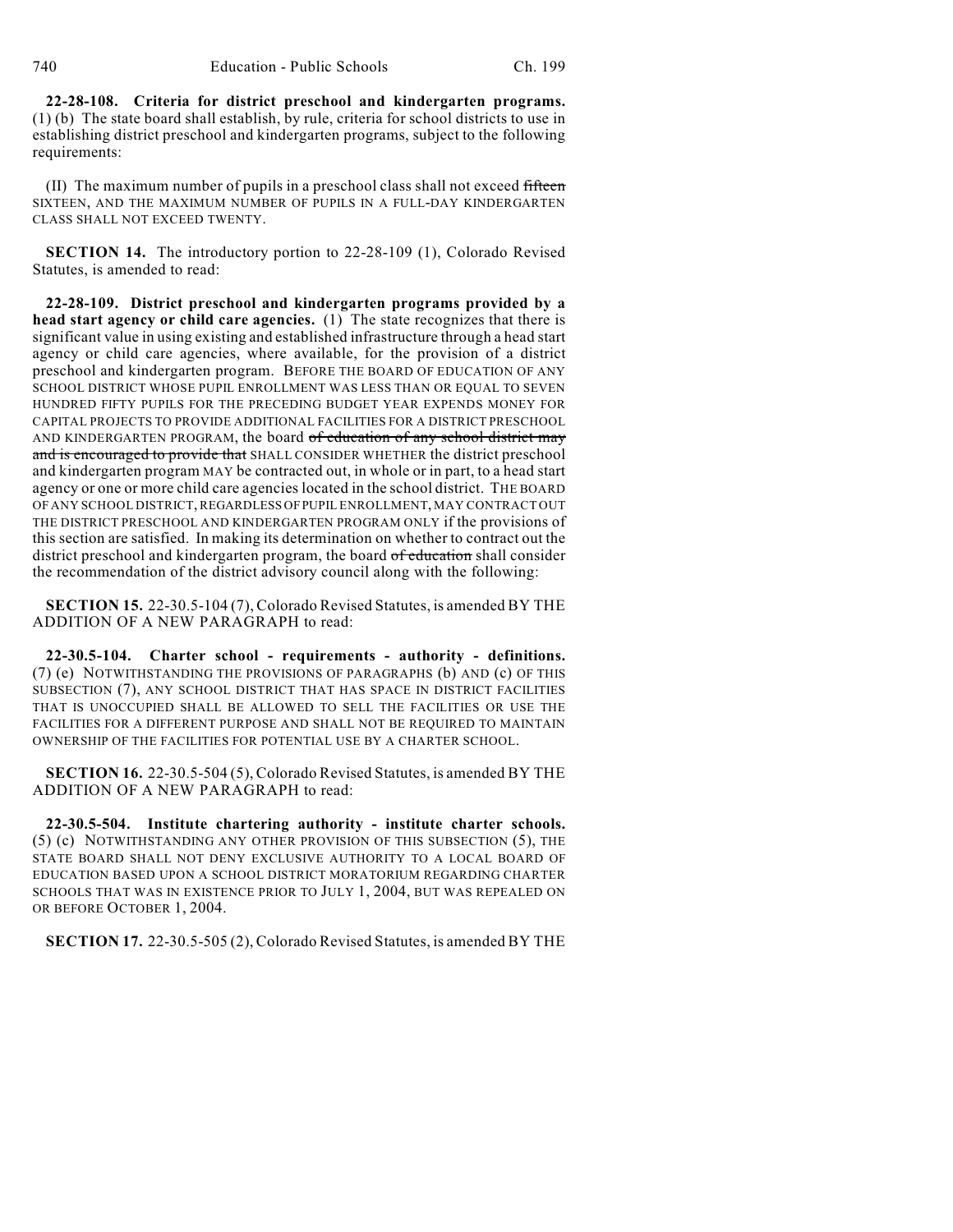ADDITION OF A NEW PARAGRAPH to read:

**22-30.5-505. State charter school institute - institute board - appointment powers and duties - rules.** (2) (d) DURING HIS OR HER TERM OF OFFICE, A MEMBER OF THE INSTITUTE BOARD SHALL NOT BE A MEMBER OF THE GENERAL ASSEMBLY; AN OFFICER, EMPLOYEE, OR BOARD MEMBER OF A SCHOOL DISTRICT OR CHARTER SCHOOL IN THE STATE; OR AN EMPLOYEE OF THE INSTITUTE BOARD OR THE DEPARTMENT OF EDUCATION.

**SECTION 18.** Article 32 of title 22, Colorado Revised Statutes, is amended BY THE ADDITION OF A NEW SECTION to read:

**22-32-119.5. Full-day kindergarten - legislative declaration - phase-in plan - report.** (1) (a) THE GENERAL ASSEMBLY HEREBY FINDS AND DECLARES THAT:

(I) RIGOROUS RESEARCH PROVES THAT FULL-DAY KINDERGARTEN IS AN EFFECTIVE WAY OF IMPROVING A CHILD'S ACADEMIC PERFORMANCE.

(II) RESEARCH SHOWS THAT CHILDREN WHO HAVE ACADEMIC SUCCESS ARE LESS LIKELY TO DROP OUT OF SCHOOL AND MORE LIKELY TO GRADUATE FROM HIGH SCHOOL AND ENTER AN INSTITUTION OF HIGHER EDUCATION, LEADING THEM TO HIGHER PAYING JOBS THAT PROVIDE FOR A STRONG ECONOMY IN THE STATE.

(III) STUDIES SHOW THAT FULL-DAY KINDERGARTEN PROGRAMS ADDRESS ACHIEVEMENT GAP ISSUES AND PROMOTE STUDENT ACHIEVEMENT.

(IV) ALL CHILDREN IN COLORADO DESERVE THE CHANCE TO ATTEND A FULL DAY OF KINDERGARTEN, AS THE BENEFITS OF FULL-DAY KINDERGARTEN CONTINUE THROUGHOUT A CHILD'S EDUCATIONAL EXPERIENCE AND SET THE TONE FOR FUTURE ACADEMIC SUCCESS.

(b) THE GENERAL ASSEMBLY FURTHER FINDS AND DECLARES THAT WHILE THE BENEFITS OF FULL-DAY KINDERGARTEN PROGRAMS ARE EVIDENT, THE GENERAL ASSEMBLY MAY BE UNABLE TO PROVIDE FUNDING TO ALLOW EVERY ELIGIBLE CHILD IN THE STATE TO ATTEND A FULL DAY OF KINDERGARTEN. AS A RESULT, DETERMINING AN APPROACH TO PHASE IN FULL-DAY KINDERGARTEN PROGRAMS IS THE FIRST STEP TOWARD POTENTIALLY OFFERING FULL-DAY KINDERGARTEN PROGRAMS STATEWIDE. THE DEVELOPMENT OF A PLAN BY EACH LOCAL BOARD OF EDUCATION TO PHASE IN A FULL-DAY KINDERGARTEN PROGRAM AT THE DISTRICT LEVEL IS ESSENTIAL TO ENSURE THAT THE APPROPRIATE MECHANISMS ARE IN PLACE TO SUPPORT AND MAINTAIN HIGH QUALITY FULL-DAY KINDERGARTEN PROGRAMS IN COLORADO.

(2) EACH LOCAL BOARD OF EDUCATION SHALL DEVELOP A PLAN TO POTENTIALLY PHASE IN A FULL-DAY KINDERGARTEN PROGRAM IN THE SCHOOL DISTRICT TO BE FUNDED WITH STATE OR LOCAL MONEYS PROVIDED SPECIFICALLY FOR SUCH PROGRAM. IN DEVELOPING THE PLAN, EACH LOCAL BOARD SHALL CONSIDER THE FOLLOWING:

(a) AVAILABLE SPACE IN EXISTING SCHOOL DISTRICT FACILITIES FOR A FULL-DAY KINDERGARTEN PROGRAM;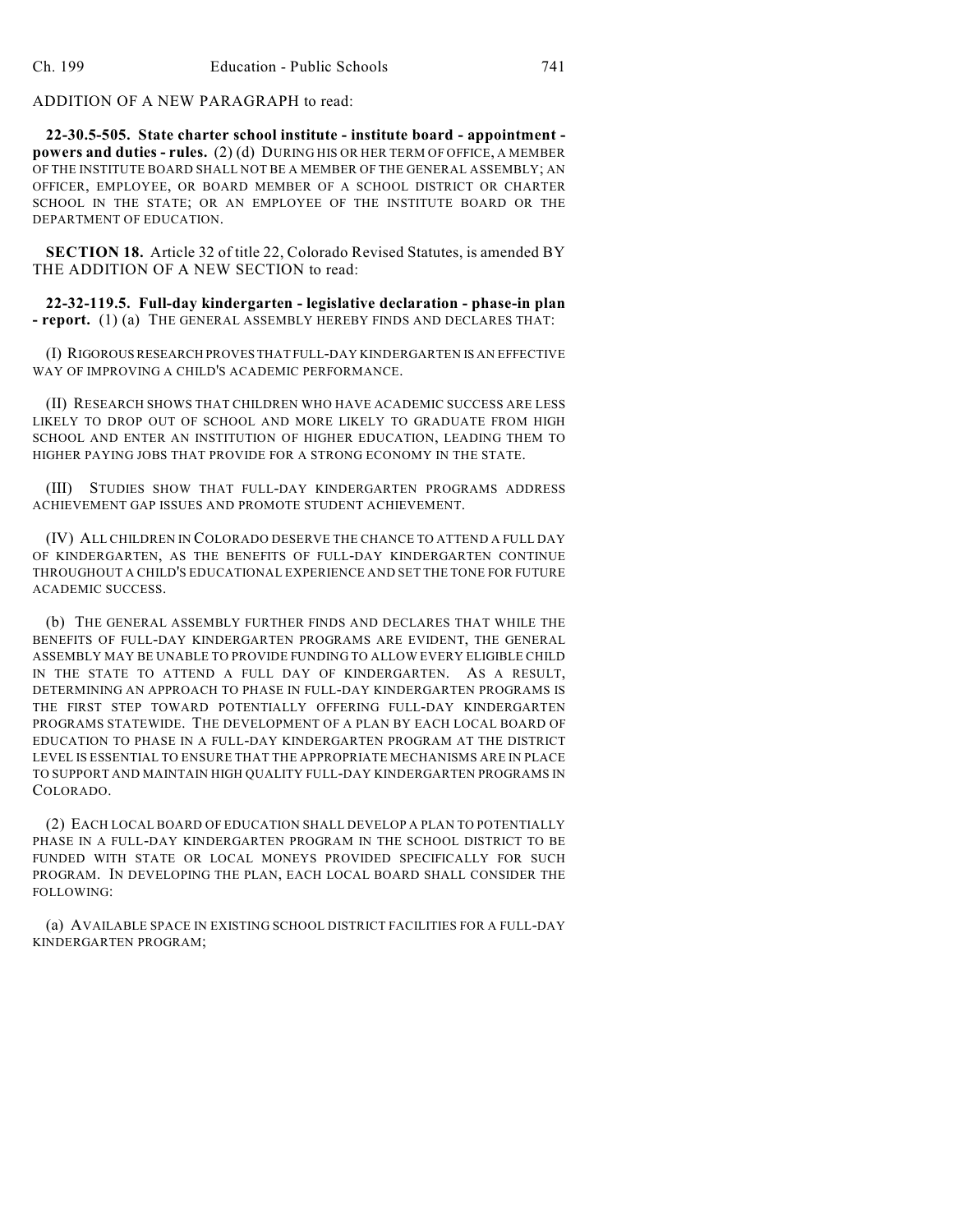(b) THE NEED AND COST OF NEW SCHOOL DISTRICT FACILITIES NECESSARY TO OFFER A FULL-DAY KINDERGARTEN PROGRAM, INCLUDING BUT NOT LIMITED TO, THE COST ASSOCIATED WITH CONSTRUCTION, ACQUISITION, RECONFIGURATION, OR RENOVATION OF NEW OR EXISTING FACILITIES;

(c) A METHOD TO IDENTIFY THE CHILDREN WHO WOULD MOST BENEFIT FROM ATTENDING A FULL DAY OF KINDERGARTEN, INCLUDING BUT NOT LIMITED TO:

(I) CHILDREN WHO LACK OVERALL LEARNING READINESS DUE TO SIGNIFICANT FAMILY RISK FACTORS, WHO ARE IN NEED OF LANGUAGE DEVELOPMENT, OR WHO ARE RECEIVING SERVICES FROM THE DEPARTMENT OF HUMAN SERVICES PURSUANT TO ARTICLE 5 OF TITLE 26, C.R.S., AS NEGLECTED OR DEPENDENT CHILDREN;

(II) CHILDREN WHO ARE CURRENTLY ENROLLED IN THE COLORADO PRESCHOOL AND KINDERGARTEN PROGRAM AS PRESCHOOLERS;

(III) CHILDREN WHO ARE ELIGIBLE FOR FREE OR REDUCED LUNCH; AND

(IV) CHILDREN WHO ARE ENROLLING IN AN ELEMENTARY SCHOOL THAT RECEIVED AN OVERALL ACADEMIC PERFORMANCE RATING OF LOW OR UNSATISFACTORY PURSUANT TO SECTION 22-7-604 IN THE ACADEMIC YEAR PRECEDING ENROLLMENT;

(d) PROFESSIONAL DEVELOPMENT AND STAFFING NEEDS;

(e) A METHOD TO PRIORITIZE THE CHILDREN TO BE SERVED BY A FULL-DAY KINDERGARTEN PROGRAM IF STATE AND LOCAL FUNDING FOR THE PROGRAM IS INSUFFICIENT TO ALLOW EVERY ELIGIBLE CHILD IN THE SCHOOL DISTRICT TO ATTEND A FULL DAY OF KINDERGARTEN;

(f) A PLAN FOR PARENT AND COMMUNITY OUTREACH AND ENROLLMENT PROCESSES; AND

(g) THE ANTICIPATED ENROLLMENT IN A FULL-DAY KINDERGARTEN PROGRAM, INCLUDING THE PERCENTAGE OF ELIGIBLE CHILDREN IN THE SCHOOL DISTRICT THAT WILL CHOOSE TO ENROLL IN THE PROGRAM.

(3) EACH LOCAL BOARD OF EDUCATION SHALL SUBMIT ITS PLAN TO PHASE IN A FULL-DAY KINDERGARTEN PROGRAM TO THE DEPARTMENT OF EDUCATION ON OR BEFORE FEBRUARY 1, 2008. ANY SCHOOL DISTRICT THAT HAS DEVELOPED A FULL-DAY KINDERGARTEN PLAN WITHIN THE FIVE YEARS PRIOR TO THE EFFECTIVE DATE OF THIS SECTION MAY SUBMIT THE PREVIOUSLY DEVELOPED PLAN TO THE DEPARTMENT IN LIEU OF DEVELOPING A PLAN PURSUANT TO THIS SECTION.

(4) NOTHING IN THIS SECTION SHALL BE CONSTRUED TO:

(a) REQUIRE A CHILD TO ATTEND A FULL DAY OF KINDERGARTEN;

(b) PROHIBIT A SCHOOL DISTRICT FROM OFFERING A HALF-DAY KINDERGARTEN PROGRAM; OR

(c) REQUIRE A LOCAL BOARD OF EDUCATION TO IMPLEMENT THE SCHOOL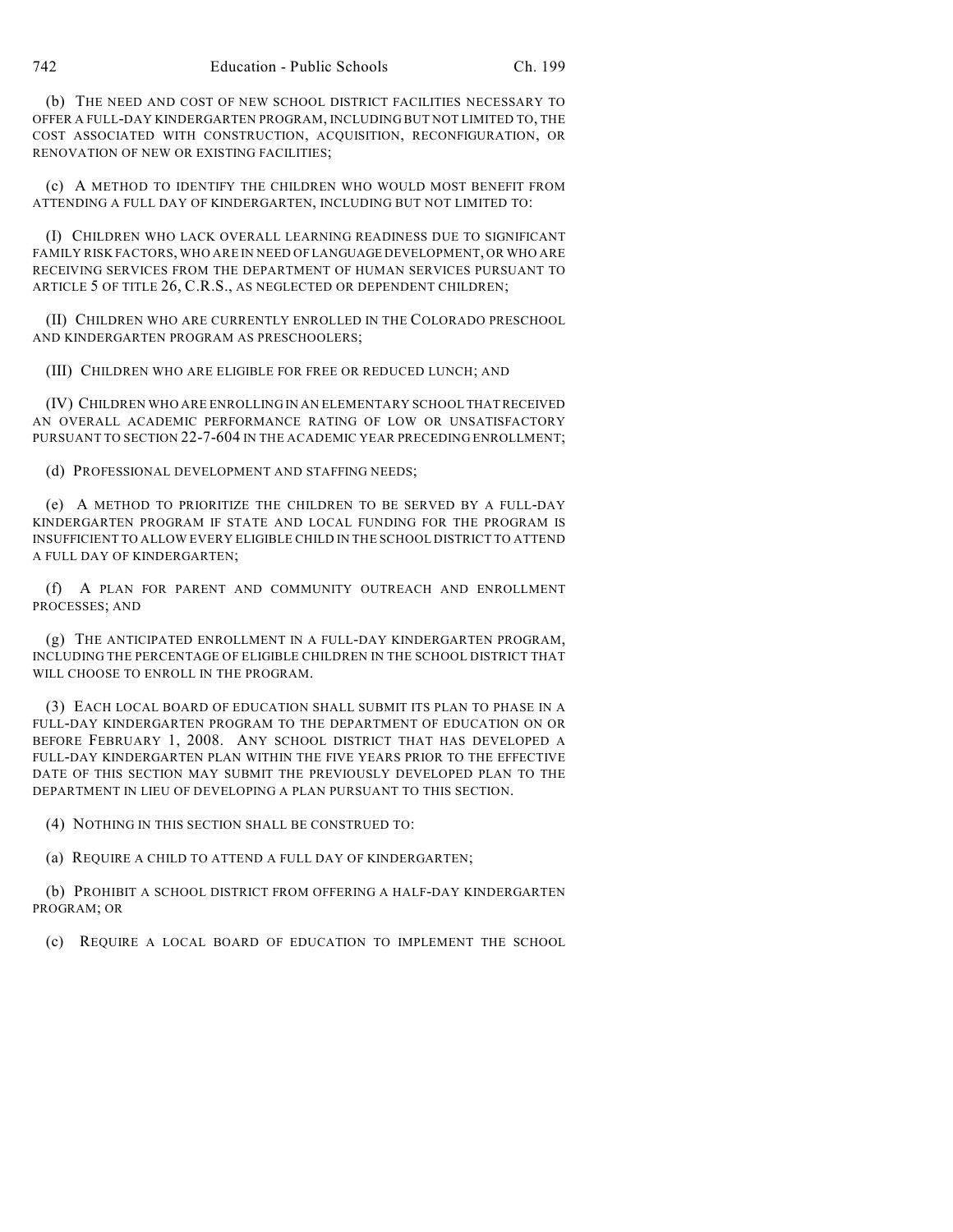DISTRICT'S PLAN TO PHASE IN A FULL-DAY KINDERGARTEN PROGRAM WITHOUT STATE FUNDING FOR THE PROGRAM.

**SECTION 19.** The introductory portion to 22-44-105 (1), Colorado Revised Statutes, is amended, and the said 22-44-105 (1) is further amended BY THE ADDITION OF A NEW PARAGRAPH, to read:

**22-44-105. Budget - contents - mandatory.** (1) The budget shall be presented in the STANDARD BUDGET REPORT format established by the state board of education by rule PURSUANT TO SUBSECTION (5) OF THIS SECTION. THE STANDARD BUDGET REPORT FORMAT ESTABLISHED BY THE STATE BOARD SHALL BE SUBSTANTIALLY CONSISTENT FROM YEAR TO YEAR and shall adhere to the following guidelines:

(c.7) THE BUDGET SHALL SUMMARIZE REVENUES BY REVENUE SOURCE AND SHALL SUMMARIZE EXPENDITURES BY FUNCTION, FUND, AND OBJECT.

**SECTION 20.** 22-44-105, Colorado Revised Statutes, is amended BY THE ADDITION OF A NEW SUBSECTION to read:

**22-44-105. Budget - contents - mandatory.** (5) NO LATER THAN JULY 1, 2008, THE STATE BOARD OF EDUCATION, WITH INPUT AND RECOMMENDATIONS FROM THE FINANCIAL POLICIES AND PROCEDURES ADVISORY COMMITTEE CREATED IN THE DEPARTMENT OF EDUCATION, SHALL ESTABLISH BY RULE THE STANDARD BUDGET REPORT FORMAT TO BE USED BY EACH BOARD OF EDUCATION.

**SECTION 21.** 22-44-111, Colorado Revised Statutes, is amended BY THE ADDITION OF A NEW SUBSECTION to read:

**22-44-111. Budget - filing.** (3) EACH BOARD OF EDUCATION SHALL SUBMIT ITS ADOPTED ANNUAL BUDGET TO THE DEPARTMENT OF EDUCATION ON OR BEFORE JANUARY 31, 2009, AND ON OR BEFORE JANUARY 31 EACH YEAR THEREAFTER. THE BUDGET SHALL INCLUDE DATA AVAILABLE TO THE BOARD OF EDUCATION AS OF DECEMBER 31 OF THE IMMEDIATELY PRECEDING CALENDAR YEAR.

**SECTION 22.** 22-55-107, Colorado Revised Statutes, is amended BY THE ADDITION OF A NEW SUBSECTION to read:

**22-55-107. Categorical programs - increases in funding.** (3) FOR THE 2008-09 BUDGET YEAR AND EACH BUDGET YEAR THEREAFTER, ON OR BEFORE FEBRUARY 15, THE EDUCATION COMMITTEES OF THE HOUSE OF REPRESENTATIVES AND SENATE, OR ANY SUCCESSOR COMMITTEES, MAY SUBMIT TO THE JOINT BUDGET COMMITTEE OF THE GENERAL ASSEMBLY A JOINT RECOMMENDATION REGARDING THE ALLOCATION OF THE INCREASE IN TOTAL STATE FUNDING FOR ALL CATEGORICAL PROGRAMS AS REQUIRED BY SUBSECTION (1) OF THIS SECTION FOR THE NEXT BUDGET YEAR. THE JOINT BUDGET COMMITTEE SHALL CONSIDER BUT SHALL NOT BE BOUND BY ANY JOINT RECOMMENDATIONS MADE PURSUANT TO THIS SUBSECTION (3) WHEN DEVELOPING THE ANNUAL GENERAL APPROPRIATION BILL FOR THE BUDGET YEAR FOR WHICH THE JOINT RECOMMENDATION IS MADE.

**SECTION 23.** 22-28-103 (8), Colorado Revised Statutes, is amended to read: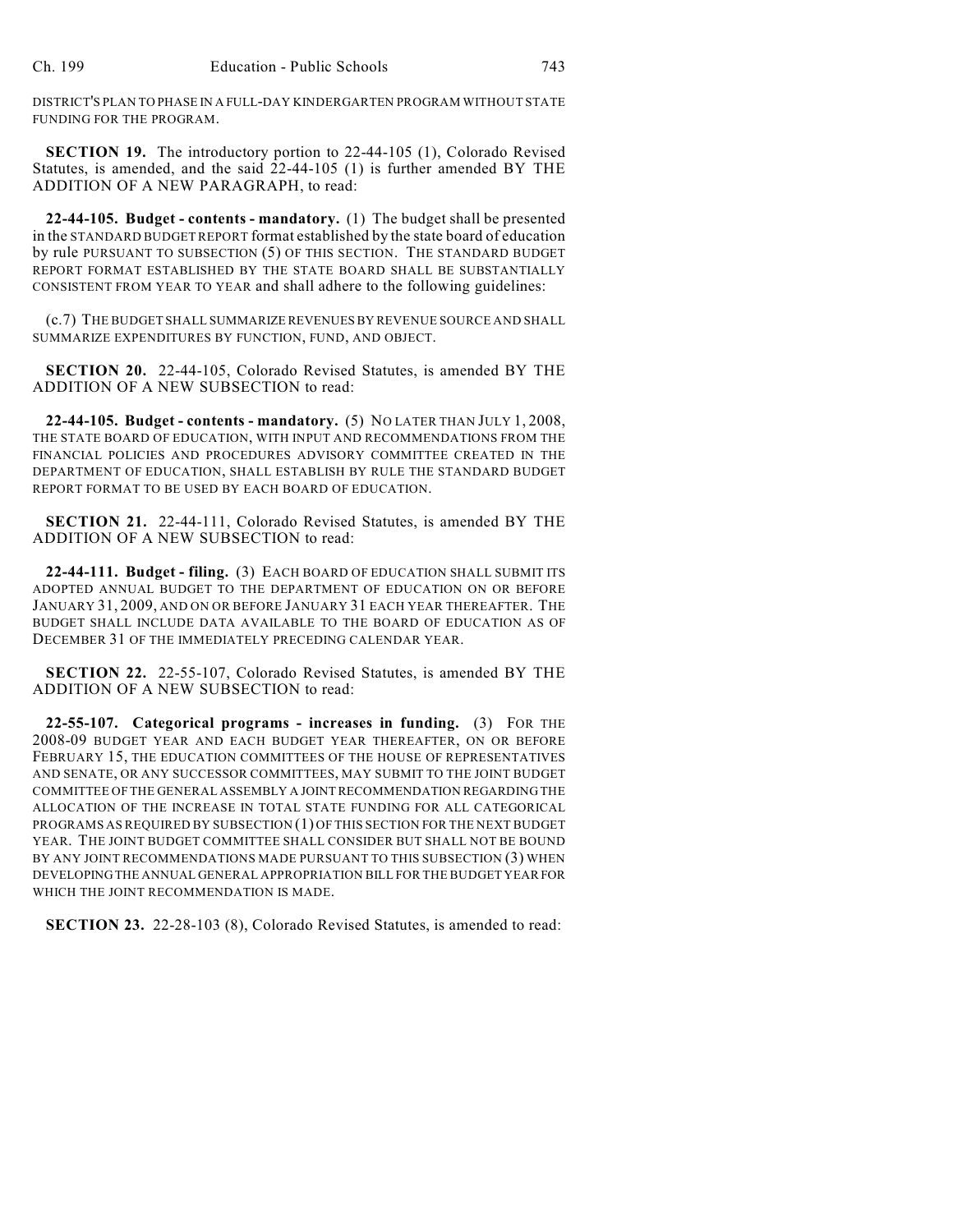**22-28-103. Definitions.** As used in this article, unless the context otherwise requires:

(8) "School district" means any public school district organized under the laws of Colorado except OR AN INSTITUTE CHARTER SCHOOL CREATED PURSUANT TO PART 5 OF ARTICLE 30.5 OF THIS TITLE. "SCHOOL DISTRICT" SHALL NOT INCLUDE a junior college district.

**SECTION 24.** 22-54-124 (1) (f.6) (I) and (1) (f.6) (II) (C), Colorado Revised Statutes, are amended to read:

## **22-54-124. State aid for charter schools - use of state education fund moneys.** (1) As used in this section:

(f.6) (I) For the budget years commencing on or after July 1, 2003, "qualified charter school" means:

(A) A charter school that is not operating in a school district facility and that has capital construction costs; or

(B) A charter school that is operating in a school district facility and that has capital construction costs; OR

(C) A CHARTER SCHOOL THAT IS OPERATING OR WILL OPERATE IN THE NEXT BUDGET YEAR IN A FACILITY THAT IS LISTED ON THE STATE INVENTORY OF REAL PROPERTY AND IMPROVEMENTS AND OTHER CAPITAL ASSETS MAINTAINED BY THE DEPARTMENT OF PERSONNEL PURSUANT TO SECTION 24-30-1303.5, C.R.S., AND THAT IS OBLIGATED TO MAKE LEASE PAYMENTS FOR USE OF THE FACILITY.

(II) For budget years commencing on or after July 1, 2003, "qualified charter school" does not include:

(C) A charter school that is operating or will operate in the next budget year in a facility that is listed on the state inventory of real property and improvements and other capital assets maintained by the department of personnel pursuant to section 24-30-1303.5, C.R.S., AND THAT IS NOT OBLIGATED TO MAKE LEASE PAYMENTS FOR USE OF THE FACILITY.

**SECTION 25.** 22-30.5-513 (1) (g), Colorado Revised Statutes, is amended to read:

**22-30.5-513. Institute charter schools - funding - repeal.** (1) As used in this section, unless the context otherwise requires:

(g) "Accounting district's per pupil on-line funding" means the minimum per pupil funding, as defined in section  $22-54-104(3.5)$  ON-LINE FUNDING, AS SPECIFIED IN SECTION 22-54-104 (4.5), for any budget year DIVIDED BY THE ON-LINE PUPIL ENROLLMENT.

**SECTION 26.** 22-33-104.6 (6) (a), Colorado Revised Statutes, is amended to read: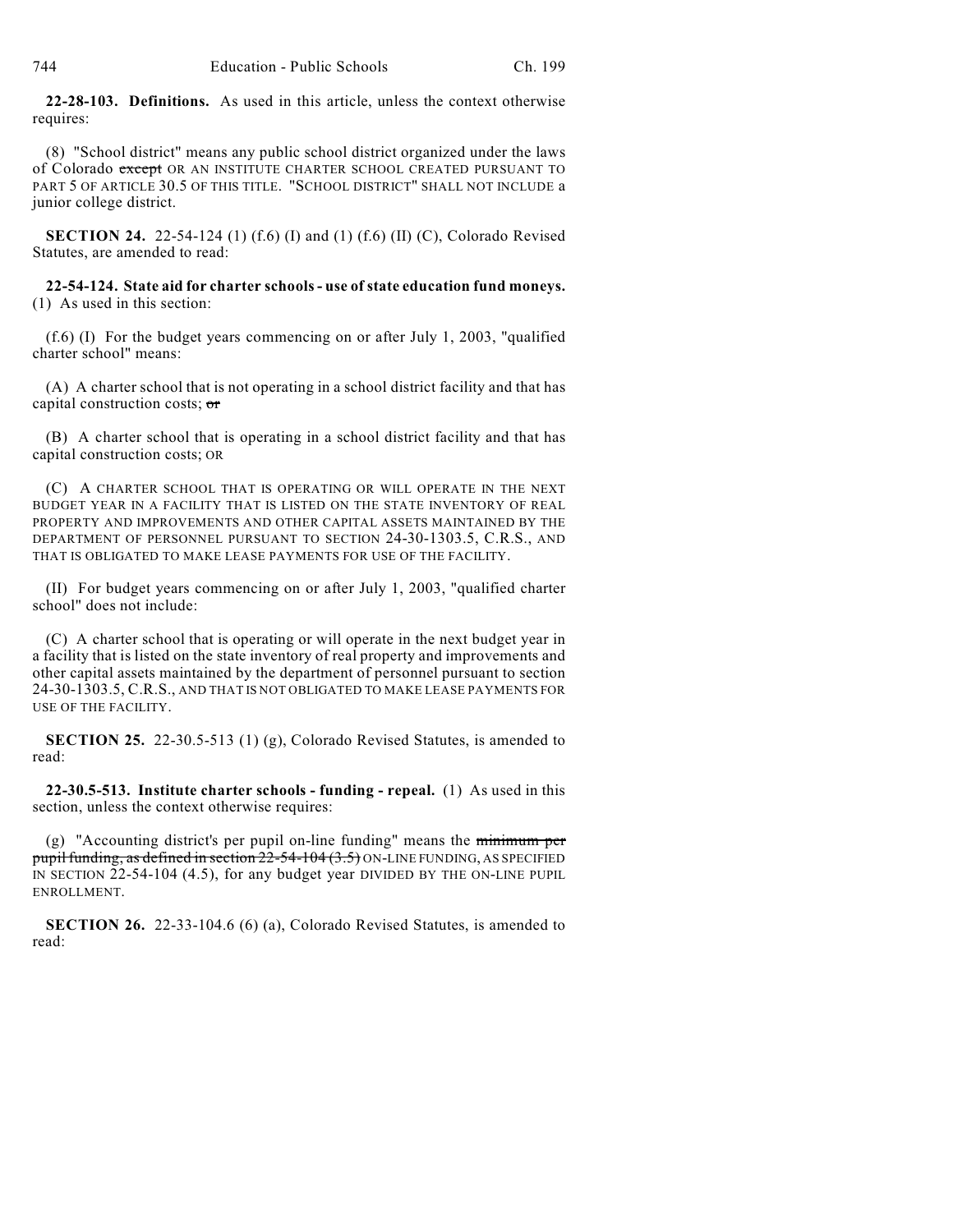**22-33-104.6. On-line program - legislative declaration - authorized definitions.** (6) (a) For the 2003-04 budget year and for each budget year thereafter, if a student who meets the requirements of paragraph (a) of subsection (4) of this section or is exempt under rules adopted by the state board transfers after October 1 to an on-line program within the school district in which the student was included in pupil enrollment for the applicable budget year, the student shall be included in the school district's on-line pupil enrollment, and the department of education shall accordingly reduce the per pupil funding received by the school district for the transferring student to the amount of minimum per pupil ON-LINE funding, as specified in section  $22-54-104$   $(3.5)$  SECTION 22-54-104  $(4.5)$  DIVIDED BY THE SCHOOL DISTRICT'S ON-LINE PUPIL ENROLLMENT, for the entire school year in which the student transferred.

**SECTION 27.** 22-60.5-111 (10) (a) (I), Colorado Revised Statutes, is amended to read:

**22-60.5-111. Authorization - types - applicants' qualifications.** (10) **School speech-language pathology assistant authorization.** (a) The department of education may issue a school speech-language pathology assistant authorization to a person who meets the criteria specified by rule of the state board of education, which at a minimum shall include:

(I) (A) EXCEPT AS OTHERWISE PROVIDED IN SUB-SUBPARAGRAPH (B) OF THIS SUBPARAGRAPH (I), completion of at least a bachelor's degree in speech communication, speech-language pathology, or communication disorders-speech sciences, WHICH IS from an accepted institution of higher education.

(B) IF A SCHOOL DISTRICT'S PUPIL ENROLLMENT IS THREE THOUSAND PUPILS OR LESS, A SCHOOL SPEECH-LANGUAGE PATHOLOGY ASSISTANT HIRED BY THE DISTRICT SHALL NOT BE REQUIRED TO HAVE A DEGREE HIGHER THAN A BACHELOR'S DEGREE IN SPEECH COMMUNICATION, SPEECH-LANGUAGE PATHOLOGY, OR COMMUNICATION DISORDERS-SPEECH SCIENCES, WHICH IS FROM AN ACCEPTED INSTITUTION OF HIGHER EDUCATION.

**SECTION 28. Repeal.** 22-20-114.5 (1) (c), 22-30.5-105 (2) (b), 22-30.5-110 (2) (c), 22-30.5-508 (2), 22-32-109.6 (2) (b), (2) (c), (2) (e), (3), and (4), and 22-54-104 (5) (a) (XII), Colorado Revised Statutes, are repealed.

**SECTION 29. Appropriation - adjustments to the 2007 long bill.** (1) For the implementation of this act, appropriations made in the annual general appropriation act to the department of education, for the fiscal year beginning July 1, 2007, shall be adjusted as follows:

(a) The appropriation for assistance to public schools, grant programs and other distributions, for national credential fee assistance, is increased by twenty-five thousand dollars (\$25,000). Said sum shall be from the state education fund created in section 17 (4) of article IX of the state constitution.

(b) The cash funds exempt appropriation for assistance to public schools, public school finance, for the state share of districts' total program funding, is decreased by forty-one million thirty-seven thousand one hundred nineteen dollars